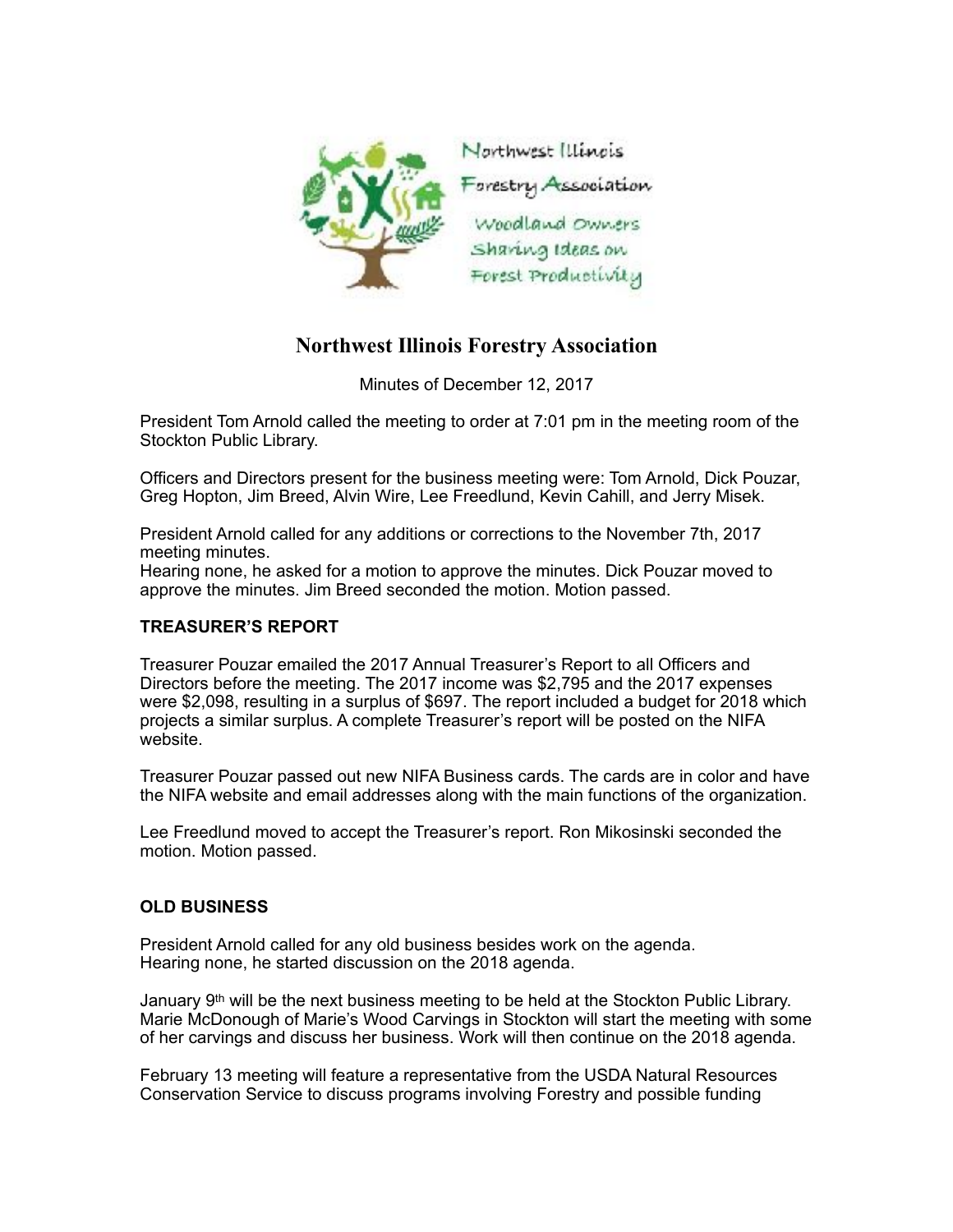opportunities.

March 10 will be the Tri State Forestry Conference at Sinsinawa Mound.

March 27th will be the NIFA Annual Dinner Meeting. President Arnold will contact Ralph Eads to set up the dinner arrangements and meeting place. Jerry Misek will contact IDNR Biologist, Doug Dufford, to be the featured speaker.

April  $7<sup>th</sup>$  will be a tour at the Tom Arnold farm featuring Timber harvesting and Oak regeneration.

May 5<sup>th</sup> will be a tour at the Ken Beach property featuring the results of different methods of tree plantings.

June is open for a meeting and tour of invasive woodland plants and different control methods. Extension Specialist, Jay Solomon, will make the arrangements.

July 14<sup>th</sup> will be a tour of the Kevin Ward farm featuring a new tree planting of 20,000 trees and specialized equipment for handling trees and invasive shrubs. Consulting Forester, Kevin Oetken, will lead the tour.

August or September is being reserved for Chain Saw Safety. Possibly there will be a beginner's session and an advanced session. President Arnold will contact Jay Hayek as the instructor. The sessions will be at the Jim Breed and/or Tom Arnold Tree Farms.

August or September (depending on when the Chain Saw Safety sessions will be held) will be a tour of the Kirkland Sawmill and related enterprises. Jerry Misek will make the arrangements.

October is open and can possibly work with 4H or FFA youth on Forestry items of their interest.

November 13th will be a business meeting to work on the 2019 agenda.

December 11<sup>th</sup> will be a follow up business meeting and election of Officers and Directors.

## **NEW BUSINESS**

It was noted that Paul Bane has been selected as the new IDNR Forester for northwest Illinois.

The next item of business was election of Officers and Directors. After discussion, the present officers were nominated to continue with their offices and Greg Hopton and Ken Beach were nominated for the 3 year term of Directors.

Jim Breed moved to elect the above stated Officers and Directors. Lee Freedlund Seconded the motion. Motion carried.

The 2018 Officers are:

President—Tom Arnold